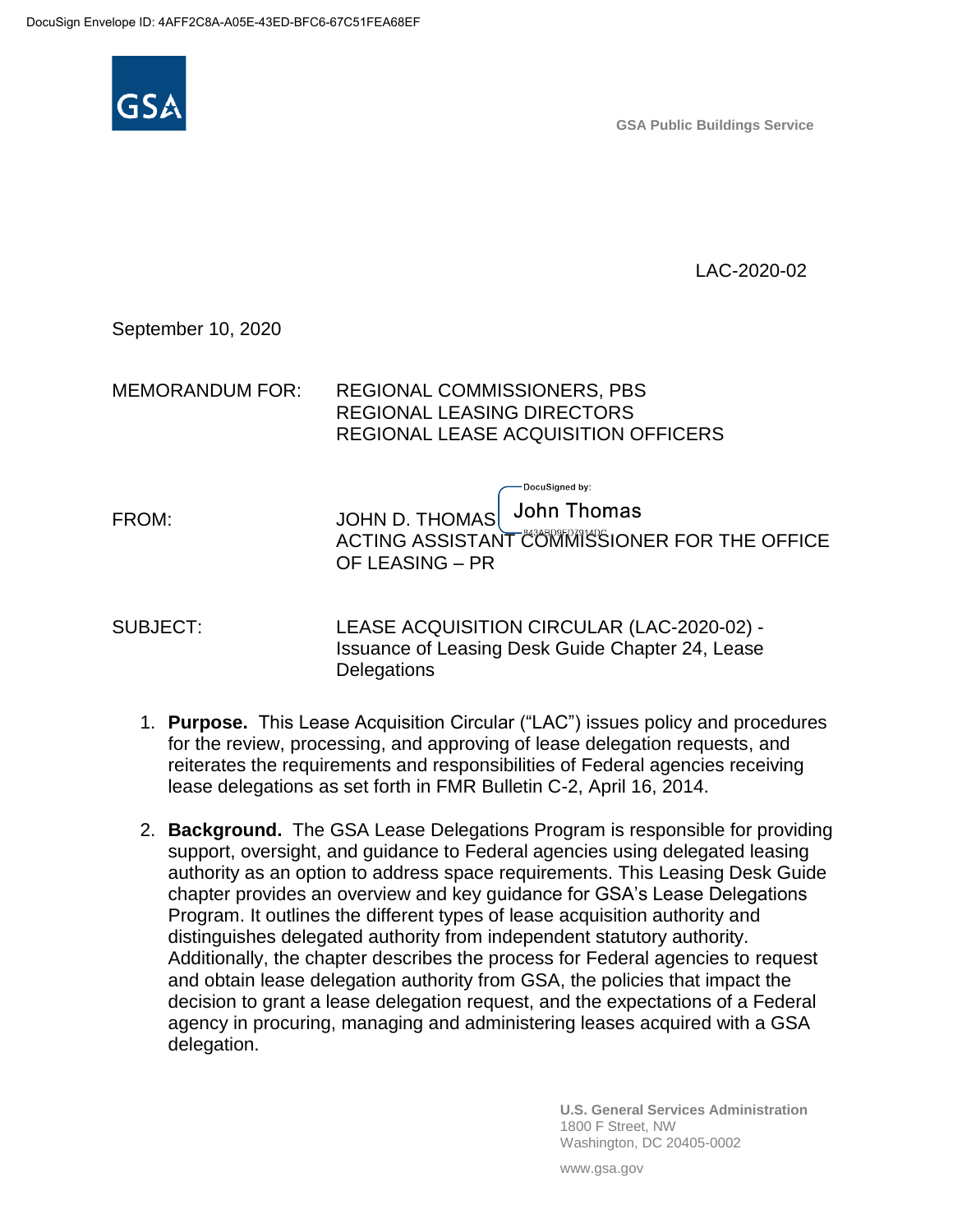- 3. **Effective Date.** This LAC is effective as of the date of issuance unless modified, canceled, or reissued.
- 4. **Cancellation.** None.
- 5. **Applicability.** This LAC and its attachments apply to all GSA real property leasing and to activities delegated by GSA to other Federal agencies.
- 6. **Instructions and Procedures**. Instructions and procedures are detailed in the attached Leasing Desk Guide Chapter 24.

Attachment 1, Summary and Filing Instructions

Attachment 2, Leasing Desk Guide Chapter 24: Leasing Delegations (dated September 10, 2020)